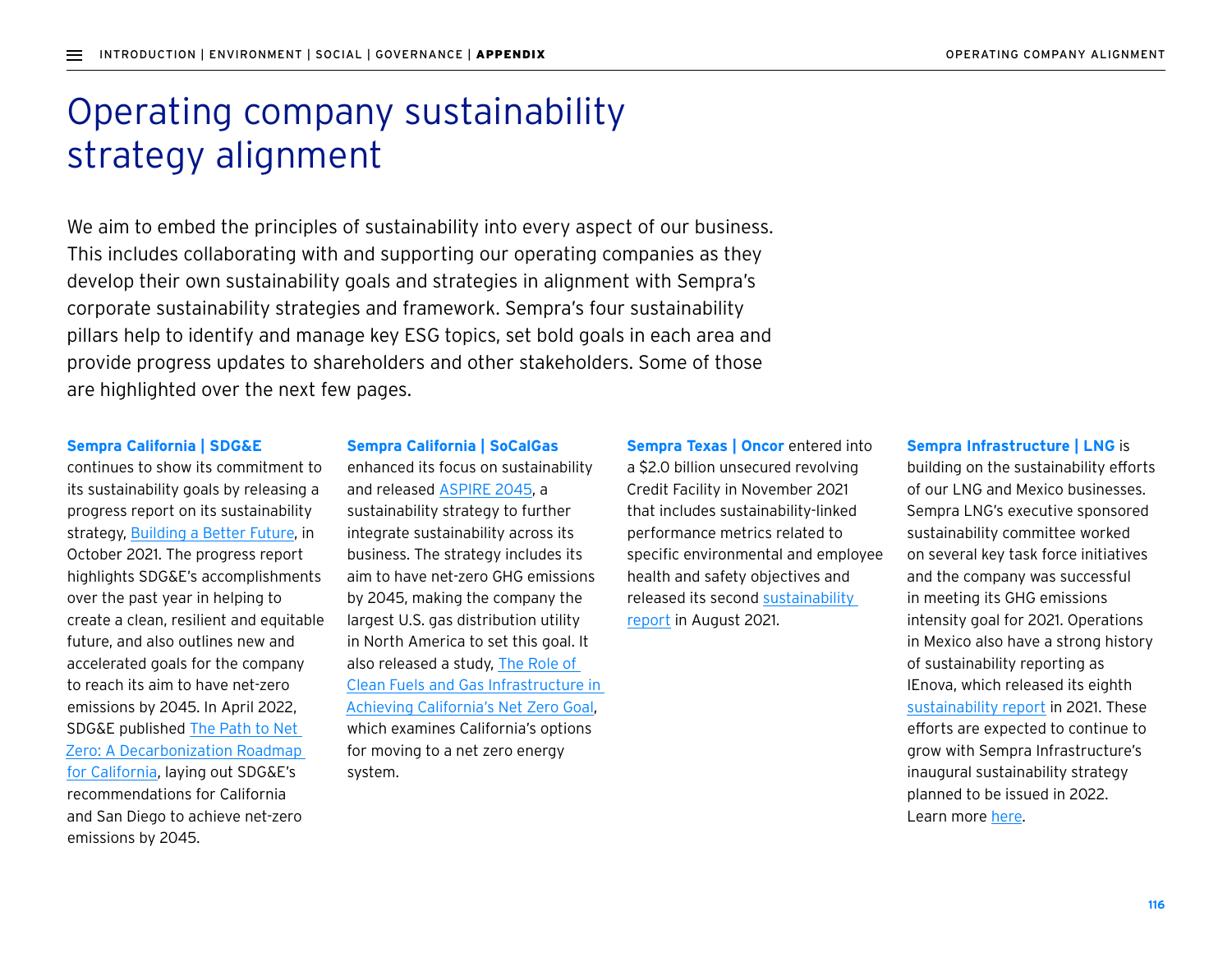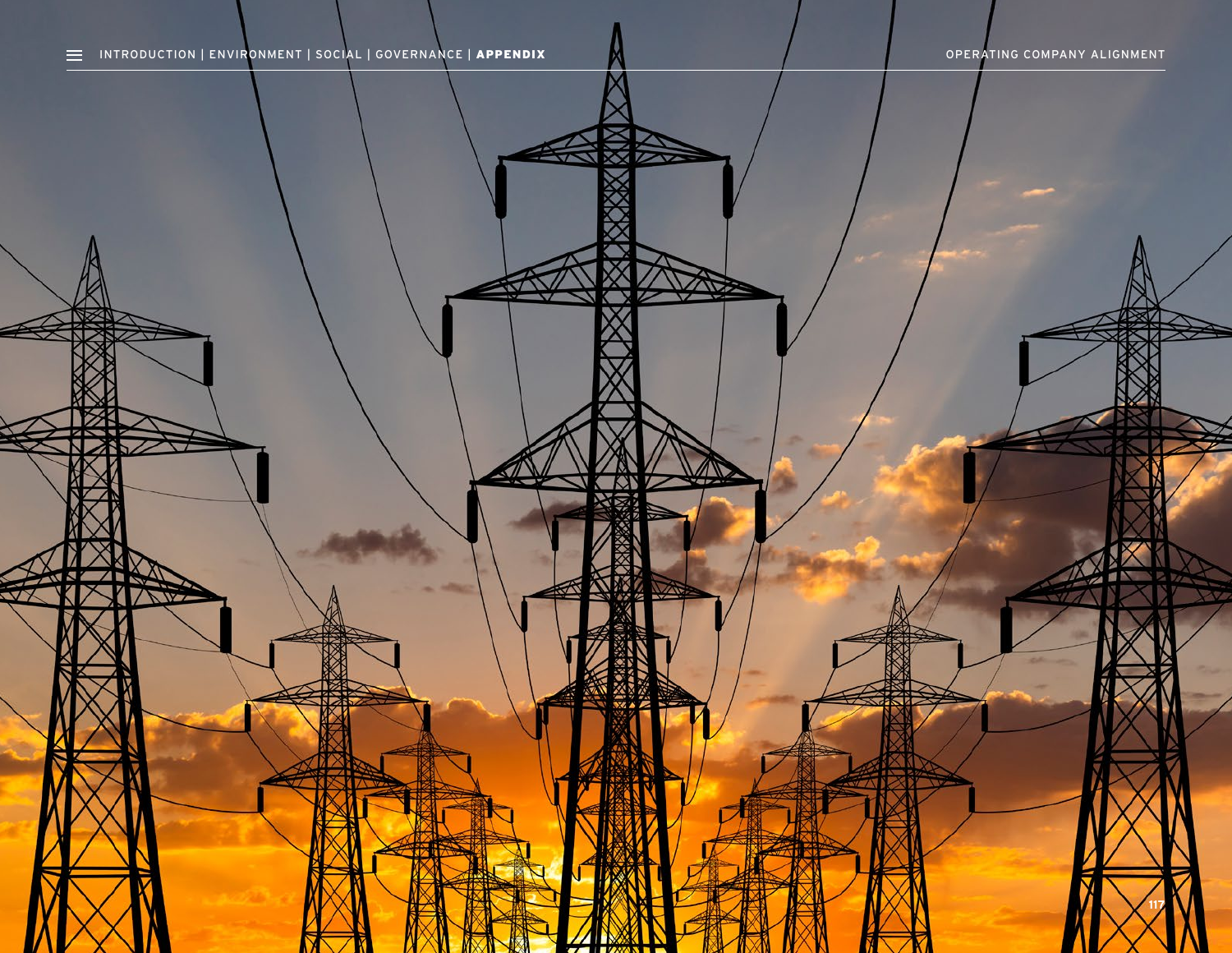# Enabling the energy transition

Affordable lower-carbon energy in the markets we serve

#### **Sempra California | SDG&E**

• Support California's goal to transition to zero-emission vehicles by accelerating our strategic collaboration with key stakeholders to deliver an ambitious region-wide clean transportation infrastructure goal, address air pollution and solidify the region's position as a leader on the global transportation map; we aim to continue to shape constructive policies and legislation to help ensure customer adoption and facilitate an equitable transition.

#### **By 2022, we aim to:**

• Plan and pilot a Virtual Power Plant to further expand and leverage distribution-level demand response as a means to reduce GHG emissions, advance resource adequacy and enhance grid resiliency

#### **By 2023, we aim to:**

• Place two green hydrogen projects into service to offer long duration energy storage, increase system resiliency and reduce carbon intensity

#### **By 2030, we aim to:**

• Collaborate with industry leaders and implement at least one breakthrough solution that mitigates direct emissions from gas-fired generation

#### **By 2045, we aim to:**

• Have net-zero GHG emissions

#### **Sempra California | SoCalGas**

#### **By 2025, we aim to:**

- Deliver 5% renewable natural gas (by end of 2022) $^1$
- $\cdot$  Increase procurement of responsibly sourced gas<sup>2</sup>
- Complete five hydrogen pilot projects
- Establish statewide hydrogen blending standards

#### **By 2030, we aim to:**

- Develop hydrogen infrastructure solutions for the 2028 Olympics
- Establish a hydrogen industrial cluster with industry partners
- Deliver 20% renewable natural gas $3$

#### **By 2045, we aim to:**

• Have net-zero GHG emissions

- *<sup>1</sup> Specifically, we aim to provide 5% RNG to our core customers by 2022. "Core service" is defined in SoCalGas' Tariff Rule No. 23 and includes all residential and some small commercial customers.*
- *<sup>2</sup> "Responsibly sourced gas" is natural gas procured from suppliers that proactively manage methane emissions across their entire gas supply chain.*
- *<sup>3</sup> Specifically, we aim to provide 20% RNG to our "core customers," as defined in SoCalGas' Tariff Rule No. 23, by 2030.*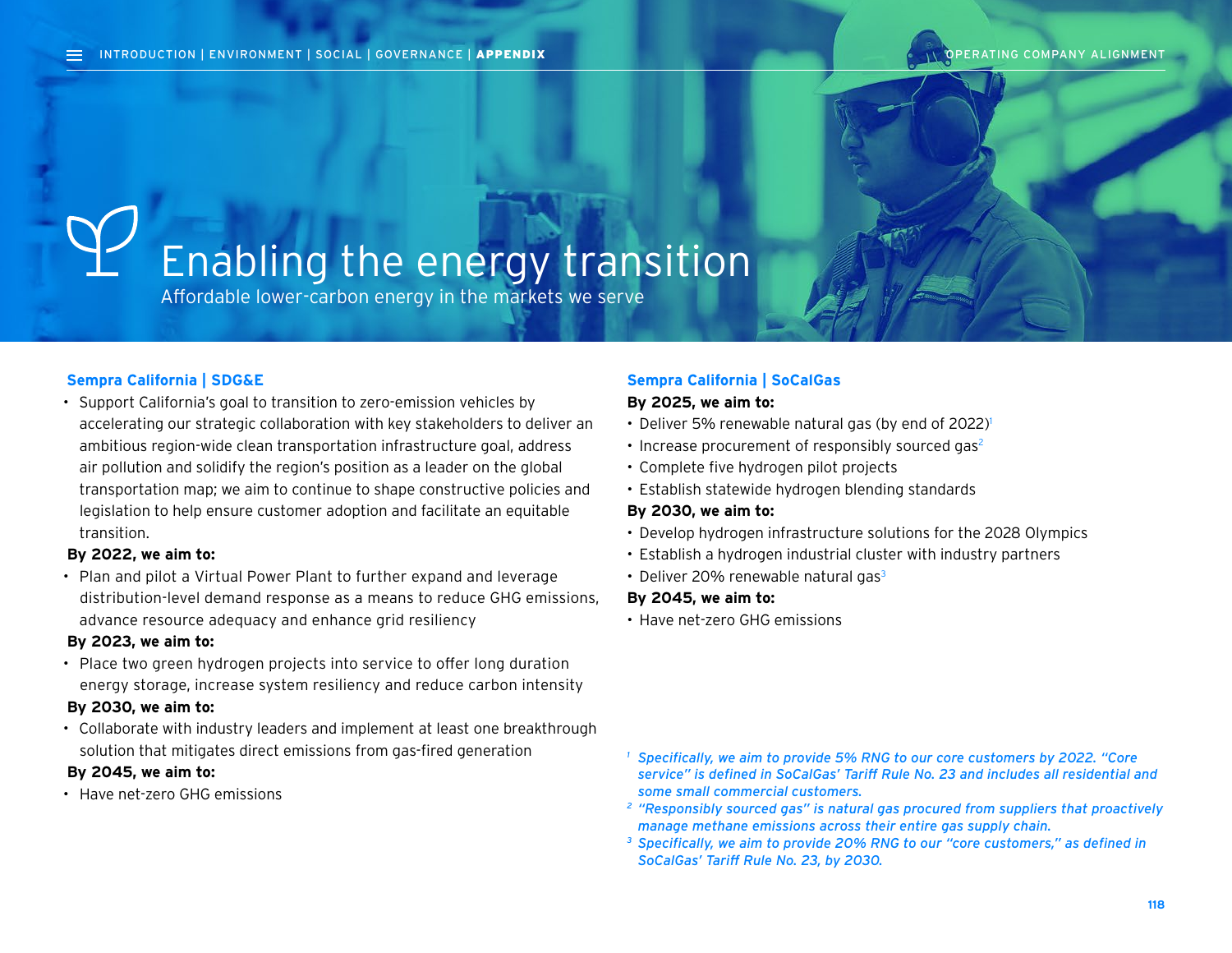#### **Sempra Texas | Oncor**

- Oncor connects 67 renewable generators to the ERCOT grid that are capable of producing approximately 12,000 MW of energy; more than 34% of ERCOT wind generation capacity is connected to the grid by Oncor facilities
- In 2020, Oncor also negotiated agreements that provide for 100% renewable electricity at all Oncor facilities as of June 1, 2020 – up from the previous 26%
- A Green Fleet Growth Planning Tool has been developed to help identify available substation and transformer capacity and predict how population growth will impact capacity and planning opportunities through 2050

#### **Sempra Infrastructure | LNG**

- Sempra LNG's infrastructure in North America is expected to play a key role in the global energy transition by displacing more carbon-intensive forms of energy
- The company has several sustainability initiatives focused on lowering the carbon intensity of its facilities, the electricity that it purchases and the upstream and downstream components of the LNG supply chain
- Each year, we aim to operate existing LNG infrastructure at a GHG emissions intensity 20% less than 2020 baseline. For 2021, Sempra LNG exceeded that goal with a GHG emissions intensity of 28% less than baseline
- Cameron LNG implemented several key initiatives to help reduce GHG emissions at the facility:
- Operational enhancements to reduce flaring
- Enhanced methane monitoring to reduce leaks
- Development of a Reliability Centered Maintenance Program to mitigate conditions that result in flaring and fugitive emissions
- Requiring N2-inerted LNG vessels to undergo gasification process before cool-down

#### **Sempra Infrastructure | IEnova**

- IEnova aims to identify and develop plans for carbon offset projects. During 2021, we identified forestry projects in Mexico that could generate carbon offsets, and these projects could be considered for Mexico's emissions trading system
- Every year we aim to maintain electric generation carbon intensity well under 0.35 tCO<sub>2</sub>e/ MWh. In 2021 the electric generation carbon intensity value was 0.25 tCO<sub>2</sub>e/MWh

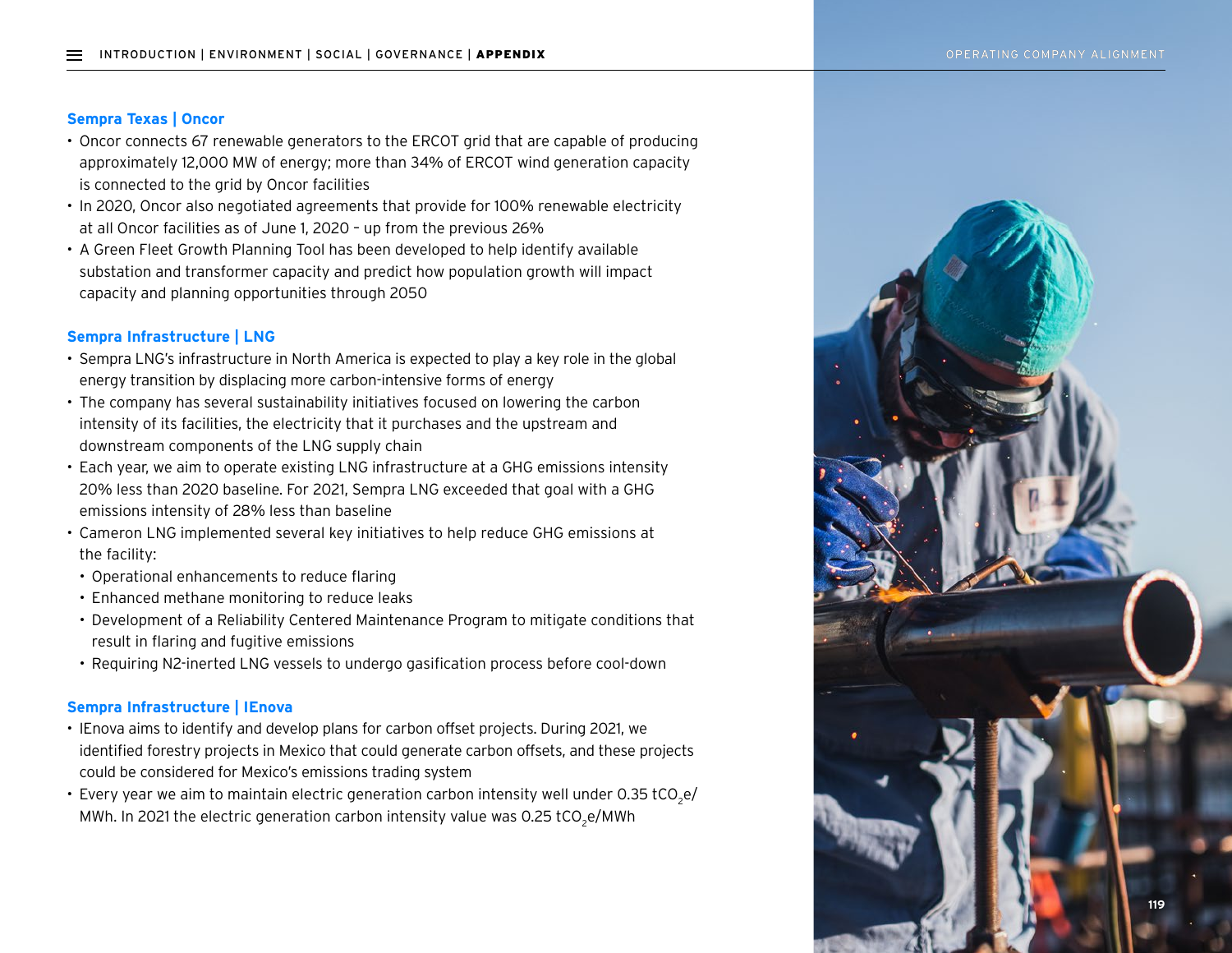## Driving resilient operations

To achieve consistent excellence in all we do

#### **Sempra California | SDG&E**

#### **Each year, we aim to:**

• Plant at least 10,000 trees, support local biodiversity with the "Right Tree, Right Place" program and intelligent water use

#### **By 2025, we aim to:**

• Develop a new supply chain sustainability program

#### **By 2030, we aim to:**

- Divert 100% of our organic green waste, including green waste related to vegetation management, from entering landfills
- Increase recycled water use to at least 90% at all our facilities
- Electrify 100% of our light duty fleet
- Transition 30% of our overall fleet to zero emission vehicles (ZEV)
- Reduce the environmental impacts of our facilities:
	- Divert 100% of facilities-related waste from landfills
	- Reduce facilities' freshwater use by 50% (2010 baseline)
	- Achieve zero net energy for all owned facilities (current usage ~5.5 MW)
	- Enable green miles via on-site charging with ~2,000 EV charge points
	- Earn U.S. Green Building Council Leadership in Energy and Environmental Design (USGBC LEED®) (Silver+) certifications for all new construction

#### **By 2035, we aim to:**

• Operate a 100% ZEV fleet

### **By 2040, we aim to:**

• Deploy 100% non-SF6 equipment, everywhere feasible

### **Sempra California | SoCalGas**

#### **By 2025, we aim to:**

- Have net-zero energy for 100% of SoCalGas' newly constructed buildings and major renovations of buildings over 10,000 square feet<sup>1</sup>
- Replace 50% of SoCalGas' over- the-road fleet with electric, hybrid, renewable gas and fuel cell electric vehicles $2$
- Exceed the state requirements to demonstrate a reduction of fugitive methane emissions of 20% by 20253
- Reduce methane emissions intensity of our distribution system to 0.22% or less of total gas delivered, contributing to the collective goal of ONE Future members<sup>4</sup>

- *<sup>1</sup> This goal excludes compressor and transmission facilities.*
- *<sup>2</sup> Dependent on functional application and availability of vehicle products.*
- *<sup>3</sup> See Senate Bill 1371.*
- *<sup>4</sup> The ONE Future Coalition is a group of 38 natural gas companies working together to voluntarily reduce methane emissions across the natural gas value chain to 1% (or less) by 2025.*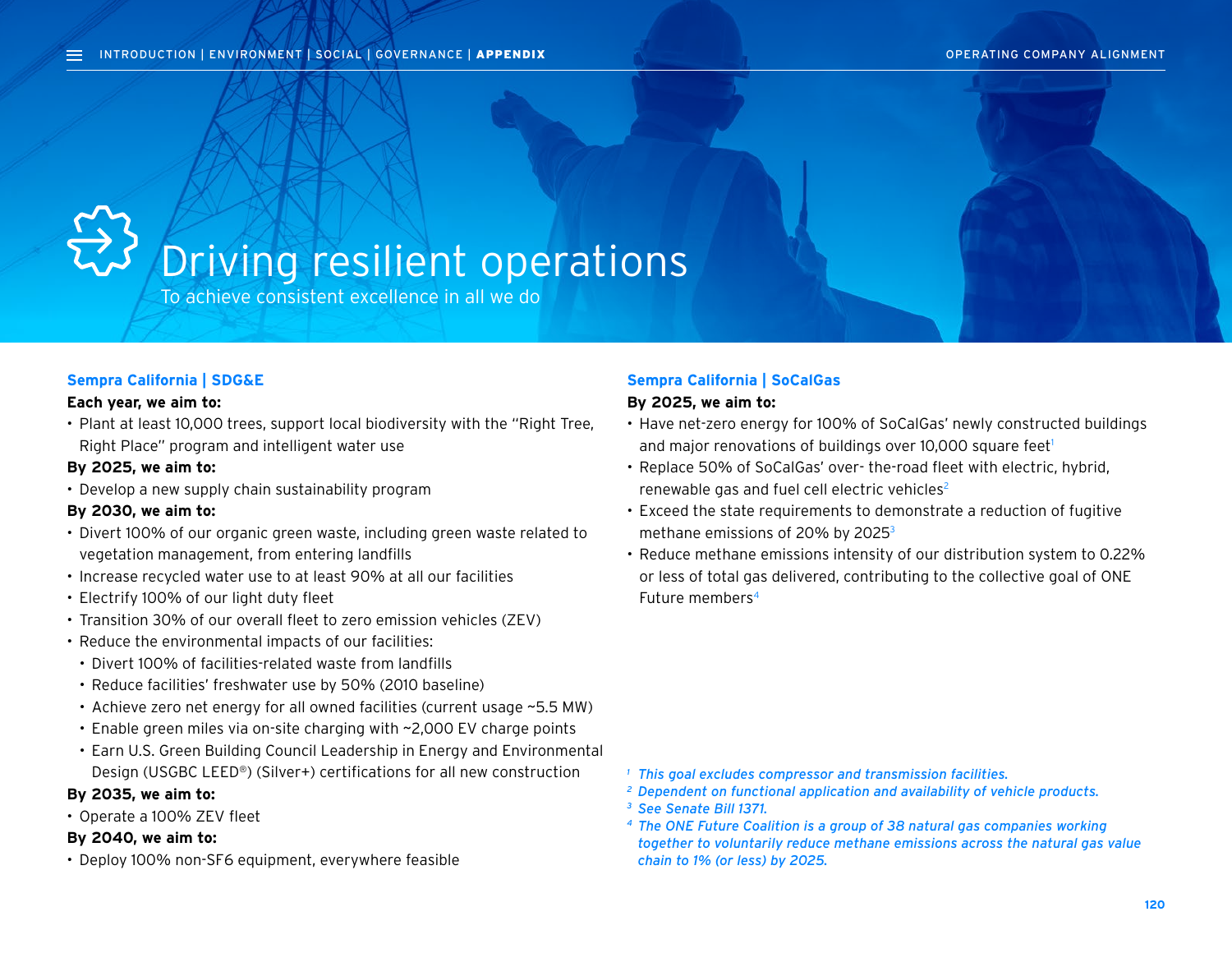#### **Sempra California | SoCalGas (continued)**

#### **By 2030, we aim to:**

- Eliminate 100% of vented gas during planned transmission pipeline work (excluding emergency repairs)
- Have net-zero energy for 50% of SoCalGas' existing buildings<sup>1</sup>
- Exceed California's goal to reduce fugitive methane emissions by 40% by 2030 from a 2015 baseline.

#### **By 2035, we aim to:**

- Operate a 100% zero emissions over-the-road fleet
- Have net-zero energy for 100% of SoCalGas buildings<sup>1</sup>

#### **Sempra Texas | Oncor**

Oncor is very close to meeting its goal of achieving top quartile reliability on the industry's primary benchmark for reliability, System Average Interruption Duration Index (SAIDI-nonstorm). Oncor's performance in this area continues to improve, and the target remains to be in the Top Quartile by the 2022 benchmarking cycle.

#### **Sempra Infrastructure | LNG**

- Despite COVID-19, Sempra LNG's resiliency was demonstrated as it delivered its best safety and financial performance in 2020
- In 2020, Sempra LNG appointed a chief sustainability officer and formed a sustainability committee comprised of multidisciplinary leaders across the organization. The committee developed eight Task Forces, which seek to address challenges and capitalize on opportunities to improve our sustainability performance
- Sempra LNG is one of the first companies in the LNG arena to declare a GHG emissions intensity goal
- Sempra LNG's design standards for infrastructure resiliency were demonstrated as Cameron LNG experienced two Category 4 hurricanes in 2020 with no injuries and minimal damage to the newly constructed liquefaction facility
- As a direct result of lessons learned from past events, Sempra LNG enhanced its emergency preparedness and response procedures by deploying a two-way communications platform that allowed the Crisis Management Team to communicate with employees to help ensure their wellbeing in emergency situations
- To improve the resiliency of the facility, Cameron LNG formed a partnership with its electricity supplier and the Calcasieu ship channel to further enhance the resilience of electric supply and facility access

#### **Sempra Infrastructure | IEnova By 2030, we aim to:**

- Reduce 50% of fugitive emissions<sup>2</sup> from a 2019 baseline
- Maintain 97% reliability in our natural gas distribution systems. Achieved in 2021 and in progress for 2022
- Maintain 98% reliability in our natural gas transportation systems. Achieved in 2021 and in progress for 2022
- Achieve more than 96% reliability (based on successful starts from a full stop). Achieved in 2021 and in progress for 2022
- Achieve 97% availability for renewable generation (fleet level average). Achieved 92.4% in 2021 and in progress for 2022

*<sup>1</sup> Excludes compressor and transmission facilities. <sup>2</sup> Gas transport assets in Mexico*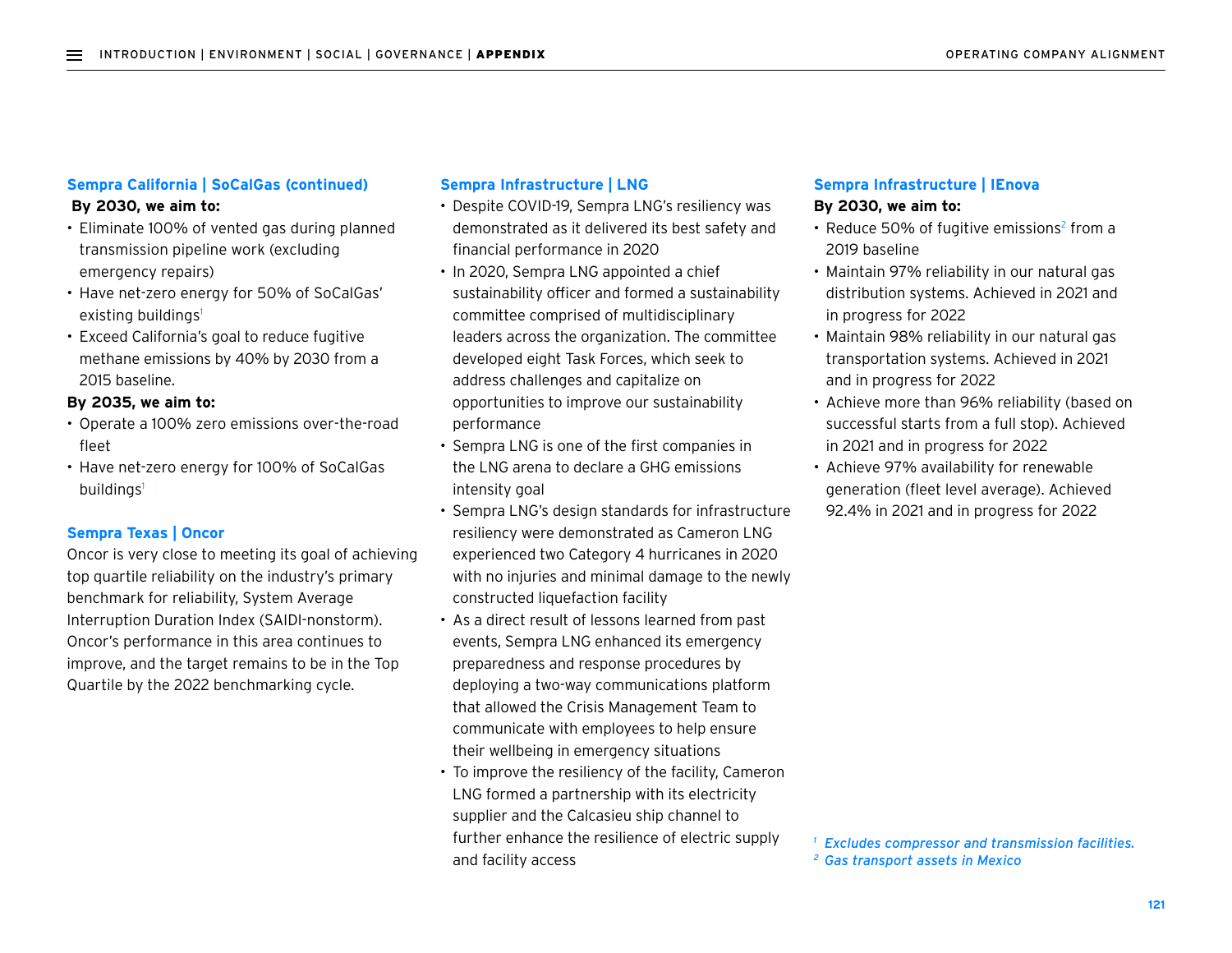## Achieving world-class safety

For our customers, employees, contractors and the communities we serve

#### **Sempra California | SDG&E**

- SDG&E has been recognized as an industry leader in occupational safety, emergency management and wildfire mitigation operations
- SDG&E has implemented a Safety Management System (SMS) that creates a systematic enterprise wide framework designed to manage and reduce risks and hazards and enable continued improvement in safety performance through deliberate, integrated and documented processes. This system integrates, aligns and enhances each of SDG&E's current and future safety initiatives
- Our approach to safety is strategic, deliberate and holistic. Safety is a top priority and is monitored by safety committees and safety performance metrics tracked as outlined by SMAP — Safety Model Assessment Proceeding by the CPUC
- The proactive safety culture is strong at SDG&E, and we never stop working to improve in our efforts to protect employees, contractors and the public
- We are also pursuing certification for the California OSHA Voluntary Protection Program for several of our facilities

#### **Sempra California | SoCalGas**

- As the nation's largest gas distribution utility, with over 8,100 employees serving approximately 22 million, safety is foundational to our business
- SoCalGas' SMS framework embeds safety in everything we do. SMS enhances our safe operations, strengthens our safety culture and improves our overall safety performance within our workplace and communities
- We are expanding our safety structure with increased leadership commitment, risk management and continued improvement — driving organizational adoption and integration of a robust safety management program, reinforcing workforce safety through employee and contractor trainings, and raising awareness through preparedness trainings as first responders in emergency management and response
- As part of continuing to improve employee, contractor and public safety values and culture, SoCalGas aims to:
	- Train 100% of identified employees in emergency management and incident response each year
	- Require 100% of approved pipeline construction contractors to have a formal safety management system program as part of contract requirements starting 2023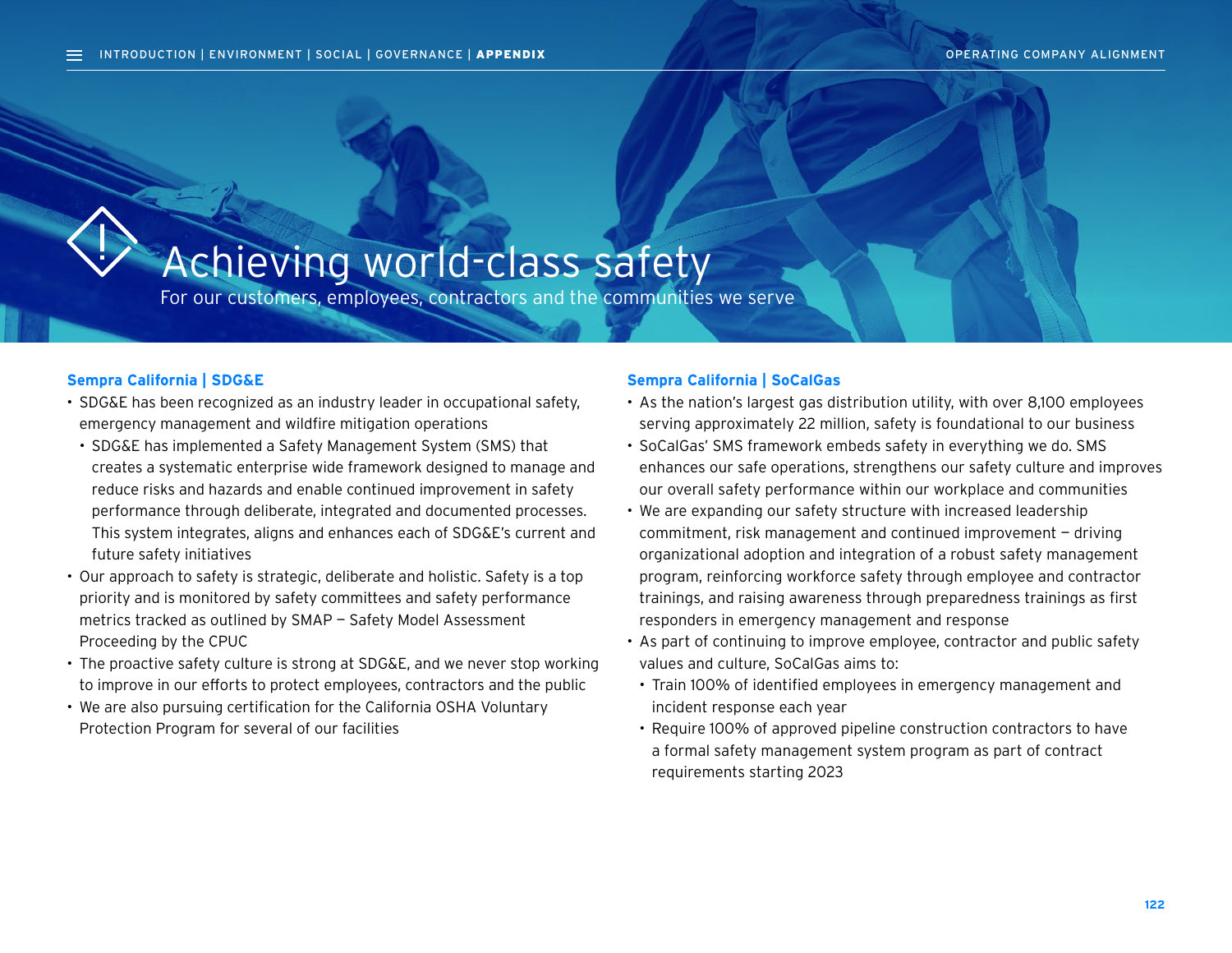#### **Sempra California | SoCalGas (continued)**

- Enhance damage prevention program to decrease the rate of third-party pipeline damages 40% by 2030 compared to a 2020 baseline
- Aim to achieve zero employee and contractor fatalities each year

#### **Sempra Texas | Oncor**

- After experiencing its best-ever safety performance in 2020 with zero lost-time incidents (LTIs), Oncor continued its excellent safety record in 2021, with top decile industry performance for both LTIs, excluding COVID-19 related LTI's, and preventable vehicle accidents (PVAs)
- Continue the Super Safe Kids program, an electric-safety education outreach program that has reached more than 85,000 students across 26 Texas school districts

#### **Sempra Infrastructure | LNG**

- Achieved zero employee and contractor fatalities
- Improved employee and contractor OSHA recordable injury rates and lost work-time incident rate (LTIR)
- Cameron LNG was awarded the Perfect Record Award from the National Safety Council for achieving over 89 Million hours without an occupational injury or illness involving days away from work through the construction period from April 2014 through November 2020
- Participated in emergency planning processes in 100% of the communities where it operates
- Trained 100% of critical employees in emergency management and response
- Implemented an innovative safety software solution enabling the analysis of leading safety indicators and development of proactive incident prevention plans

#### **Sempra Infrastructure | IEnova**

- Every five years we aim to decrease the total recordable incident rate by 50% from a 2014 baseline.
- By 2030 we aim to certify 100% of facilities under ISO 45001. At the end of 2021, 59% of facilities were certified
- IEnova's results in health and safety are possible due to strong employee commitment. IEnova focuses on continued improvement, allowing us to identify hazards and mitigate risks. During 2021, 45% of our employees were involved in committees related to health and safety
- Continue the health and safety leaders training program, which aims to provide training in several specialty health and safety topics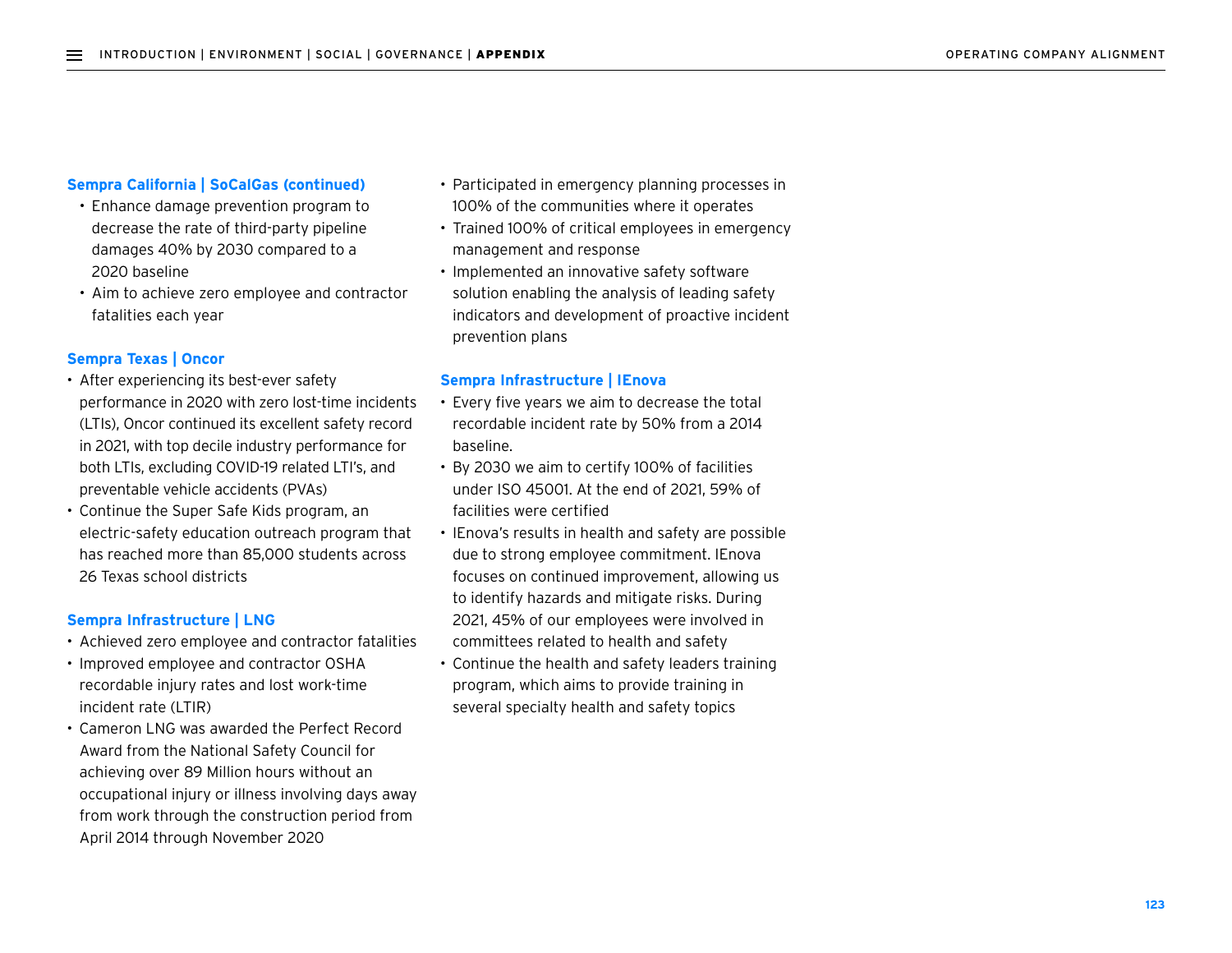# Championing people

To create an inspired workforce

#### **Sempra California | SDG&E**

- At SDG&E, our sustainability strategy is centered on people—our employees, our customers, our suppliers and our stakeholders
- Each year, we aim to actively engage a growing network of external, community-based, nonprofit stakeholders that provides constructive feedback and partners with us on meeting the needs of diverse, underserved and disadvantaged communities through sustainability initiatives
- Advancing our commitment to engage, act, measure and report our performance related to diversity and inclusion with a sense of urgency and greater transparency. Emphasizing five key pillars to track progress:
- **1. Leading from the top**
- **2. Accelerating employee engagement**
- **3. Creating opportunity**
- **4. Driving conscious inclusion**
- **5. Partnering with the communities we serve**

#### **Sempra California | SoCalGas**

- We put our employees and the communities we serve first
- Our employees are our most valuable resource. We place the highest priority on their wellness, safety and empowerment
- We invest in our communities through purposeful charitable giving, partnerships and volunteerism
- With a workforce composed of 70% people of color, SoCalGas employs a diverse population that reflects the communities we serve. For us, doing the right thing means creating a culture in which everyone is seen, heard and has a sense of belonging
- We aim to continue to cultivate our workplace and communities to promote an inclusive and respectful environment that thrives on diversity
- SoCalGas aims to advance a diverse and inclusive culture to achieve measurable social impact by:
- Taking actions to be a leader in the utility industry in racial and ethnic diversity representation in leadership roles by 2025
- Taking actions to be a leader in the utility industry in the representation of women in leadership roles and overall workforce by 2025
- Planning to invest \$50M to positively impact diverse and underserved communities over the next five years
- Helping diverse businesses meet contractual requirements to work with SoCalGas by increasing supplier participation in Technical Assistance Programs (TAPs) by 30% by 2025
- Increasing SoCalGas' total annual Diverse Business Enterprise spend to 45% by 2025